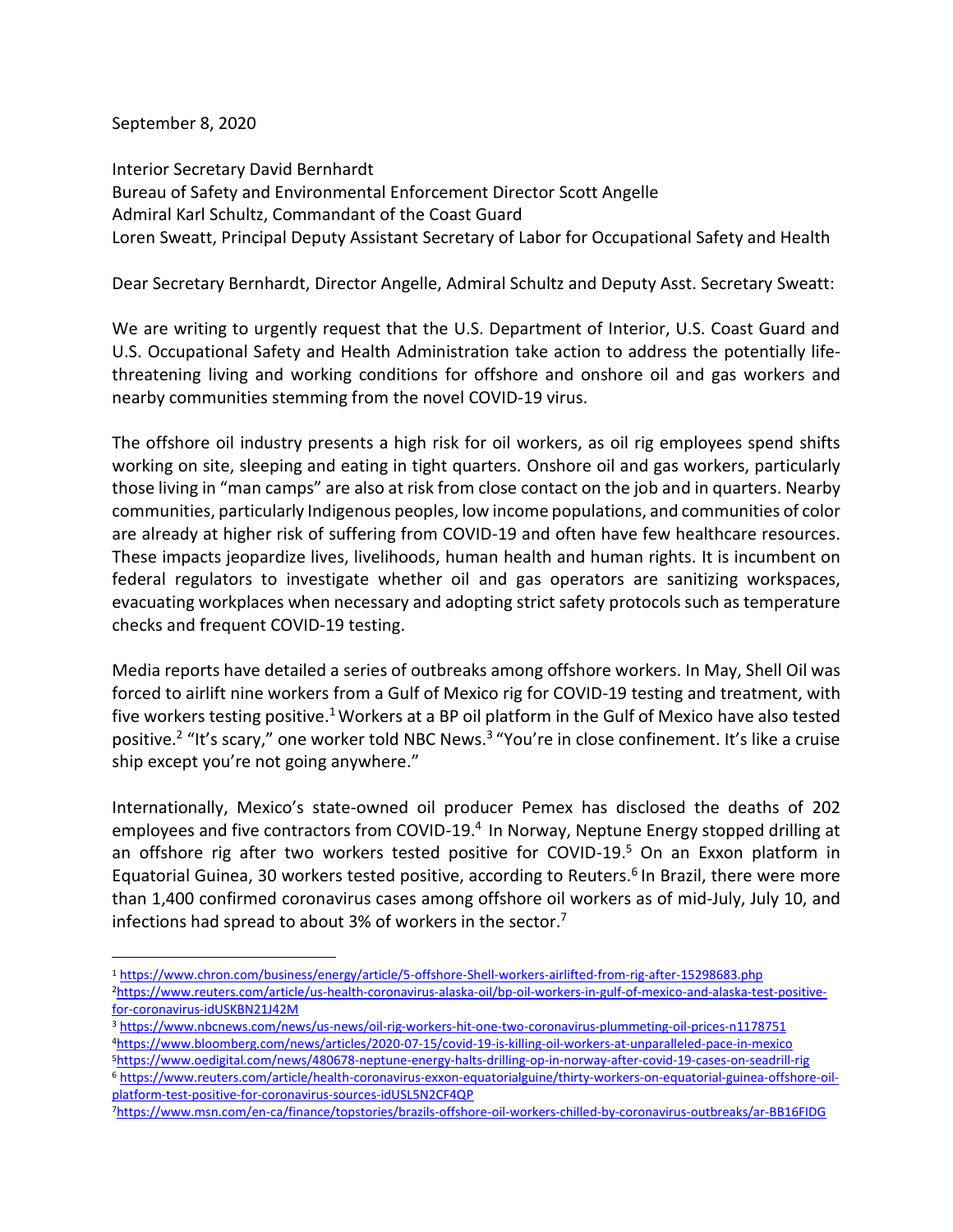These outbreaks put wider communities at risk. Outbreaks among oil and gas workers in Alberta's tar sands region were linked to COVID-19 across five Canadian provinces.<sup>8</sup> And an early outbreak of COVID-19 at a Total LNG facility in Mozambique has been implicated in introducing the pandemic to that country.<sup>9</sup>

Early and continued outbreaks in the industry worldwide are of serious concern because industry groups have actively advocated for the designation of oil and gas workers as "Essential Critical Infrastructure Workers";<sup>10</sup> and these workers have continued to travel both within and between countries throughout the pandemic. <sup>11</sup> In light of these travel patterns, the public needs accurate and timely information on COVID-19 outbreaks not only at onshore and offshore facilities in the United States, but also at offshore facilities worldwide that are owned or operated, in whole or in part, by companies also operating offshore facilities in the territory or Exclusive Economic Zone of the United States. Yet the Trump administration has failed to inform the public about the true extent of the problem in the United States.

The Wall Street Journal reported that the Trump administration considered shutting down Gulf of Mexico oil production this spring due to concerns about the pandemic, yet no action was taken.<sup>12</sup> In April, after disclosing that 26 offshore oil workers had tested positive, the U.S. Coast Guard stopped reporting on the number of infected workers, telling Argus Media that COVID-19 data reporting was the responsibility of the U.S. Centers for Disease Control.<sup>13</sup> An industry official called the failure to report such data "short-sighted," arguing that the data would show a lack of widespread infections. These risks are compounded by EPA waivers from vital environmental and health standards granted to thousands of companies, including hundreds of oil, gas and petrochemical operators, at the express urging of the oil and gas industries.<sup>14</sup>

Given the well-documented COVID-19 risks faced by oil and gas industry workers and the communities with which they interact, we respectfully request that the Department of the Interior, U.S. Coast Guard, and U.S. Occupational Health and Safety Department take the following actions, in coordination with the Centers for Disease Control and in compliance with all laws and regulations protecting the privacy of individuals' health information:

• Investigate and publicly report, at least monthly, on COVID-19 testing and infection rates at offshore and onshore oil and gas facilities located within the jurisdiction of the United

<sup>8&</sup>lt;br><https://theenergymix.com/2020/05/18/tar-sands-oil-sands-man-camp-drives-covid-19-spread-to-five-provinces/>

<sup>9</sup> [https://www.bloomberg.com/news/articles/2020-04-14/total-s-lng-project-is-mozambique-s-coronavirus-epicenter;](https://www.bloomberg.com/news/articles/2020-04-14/total-s-lng-project-is-mozambique-s-coronavirus-epicenter)

[https://www.reuters.com/article/us-health-coronavirus-total-mozambique/total-working-with-mozambique-to-manage-covid-](https://www.reuters.com/article/us-health-coronavirus-total-mozambique/total-working-with-mozambique-to-manage-covid-19-cases-at-lng-site-idUSKBN21Z2CJ)[19-cases-at-lng-site-idUSKBN21Z2CJ](https://www.reuters.com/article/us-health-coronavirus-total-mozambique/total-working-with-mozambique-to-manage-covid-19-cases-at-lng-site-idUSKBN21Z2CJ)

<sup>10</sup> [https://www.iadc.org/wp-content/uploads/2020/03/IADC-PESA-CISA\\_Letter-Webpage.pdf.](https://www.iadc.org/wp-content/uploads/2020/03/IADC-PESA-CISA_Letter-Webpage.pdf)

<sup>11</sup>[https://www.iadc.org/wp-content/uploads/2020/05/Circular-Letter-No.4204-Add.13-Coronavirus-Covid-19-](https://www.iadc.org/wp-content/uploads/2020/05/Circular-Letter-No.4204-Add.13-Coronavirus-Covid-19-Recommendations-For-Governments-And-Relevant-National-Authorities...-Secretariat.pdf) [Recommendations-For-Governments-And-Relevant-National-Authorities...-Secretariat.pdf.](https://www.iadc.org/wp-content/uploads/2020/05/Circular-Letter-No.4204-Add.13-Coronavirus-Covid-19-Recommendations-For-Governments-And-Relevant-National-Authorities...-Secretariat.pdf)

<sup>12</sup> <https://www.wsj.com/articles/trump-administration-discussed-shutting-oil-production-in-gulf-of-mexico-11585923887>

<sup>13</sup> <https://www.argusmedia.com/en/news/2098396-us-stops-reporting-on-covid19-on-offshore-rigs>

<sup>14</sup> https://apnews.com/3bf753f9036e7d88f4746b1a36c1ddc4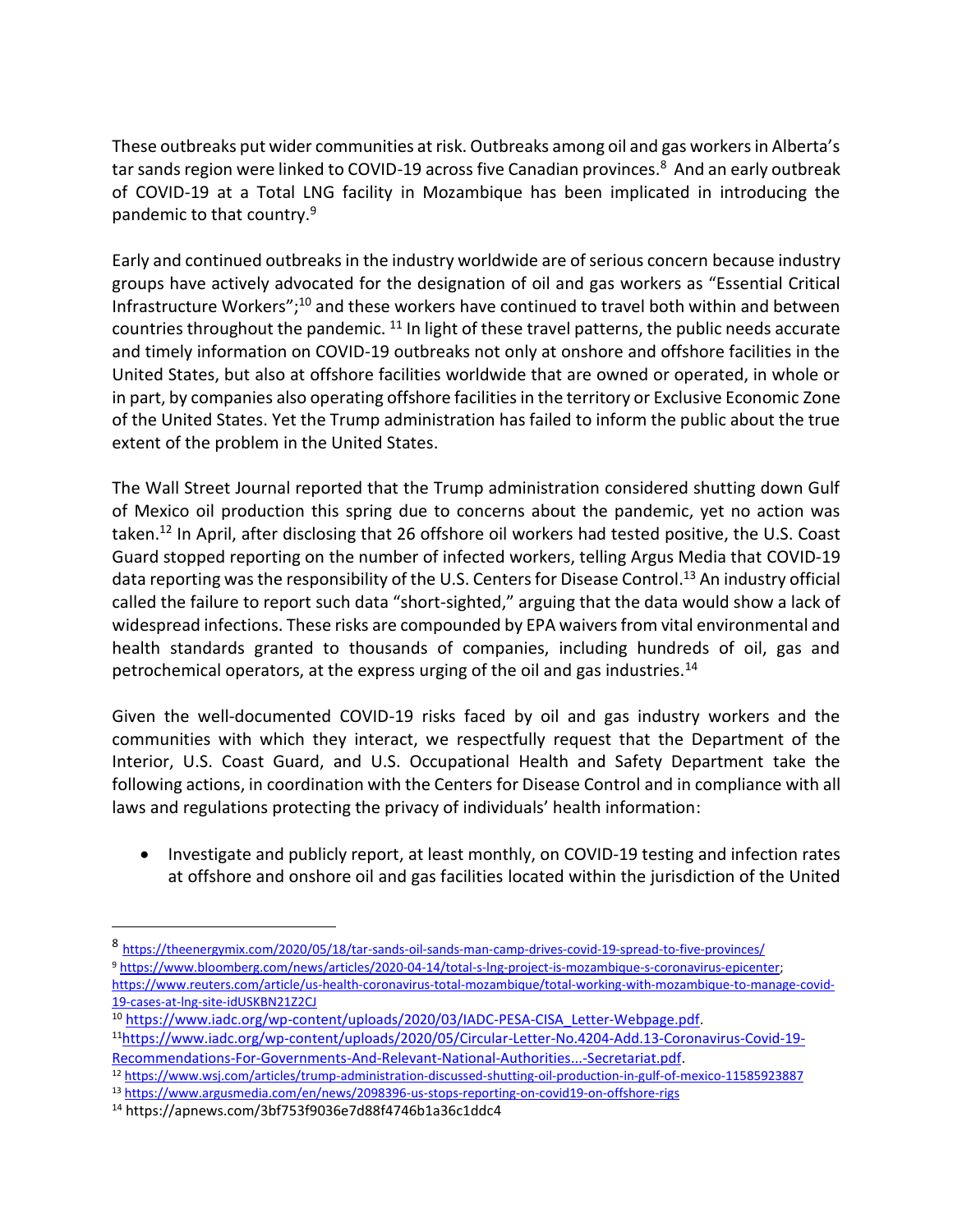States as well as oil and gas facilities abroad that are owned or operated by companies with facilities in the jurisdiction of the United States;

- Require companies operating oil and gas facilities within the jurisdiction of the United States to develop and publish COVID-19 response plans for all offshore and onshore sites, detailing precautionary measures implemented to protect worker and community safety, mitigate hazards, minimize workplace exposure to COVID-19, minimize exposure of surrounding communities to COVID-19 infection by workers, track and report COVID-19 cases among workers (including regular testing protocols, where appropriate), specify back-to-work plans for exposed workers or those with confirmed infections, and train workers regarding COVID-19 prevention and response;
- Regularly monitor and publicly report on companies' implementation of their COVID-19 response plans.
- Clarify and tighten OSHA's Revised Enforcement Guidance for Recording Cases of COVID19<sup>15</sup> to include a rebuttable presumption that where COVID-19 exposures are documented among two or more workers at any offshore oil or gas platform or industry associated "man camp", the exposures are "work-related" as defined by 29 CFR 1904.5. $^{16}$
- Promulgate an Emergency Temporary Standard pursuant to Article 6(c) of the Occupational Safety and Health Act mandating that all industries, expressly including the oil, gas and petrochemical industries, effectively protect workers and surrounding communities from COVID-19.

Oil and gas industry workers and the public need to know the truth about how widespread COVID-19 is in the industry, and whether the government and industry actors are taking action to protect workers and the communities with which they interact from this deadly disease.

Sincerely,

Alliance of Nurses for Healthy Environments Project CoffeeHouse Berks Gas Truth Better Path Coalition Big Bend Defense Coalition

Call to Action CO Catholic Network US Center for Biological Diversity Center for International Environmental Law Clean Energy Action

<sup>15</sup> https://www.osha.gov/memos/2020-05-19/revised-enforcement-guidance-recording-cases-coronavirus-disease-2019-covid-19

<sup>16</sup> https://www.osha.gov/laws-regs/regulations/standardnumber/1904/1904.5